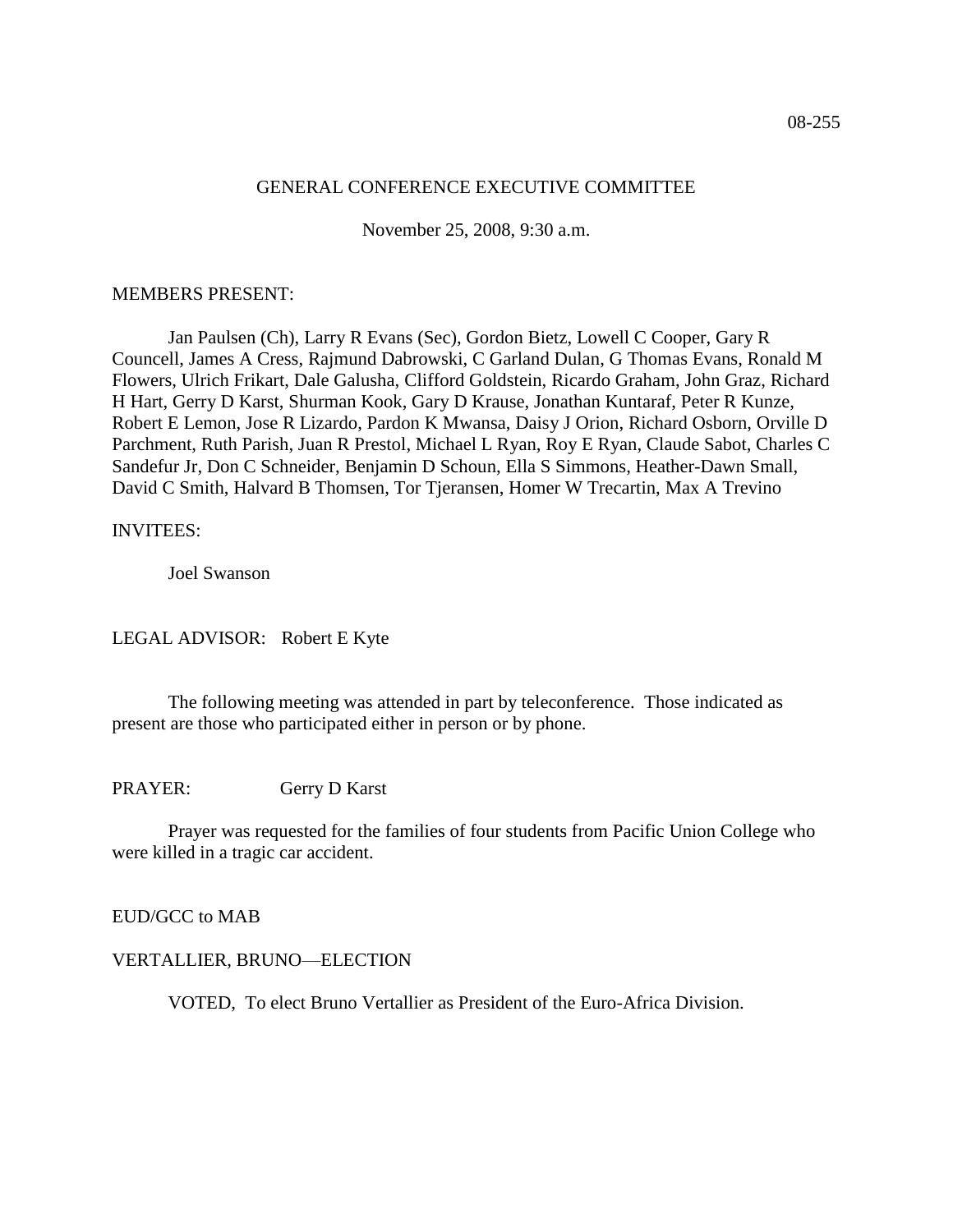08-256 November 25, 2008 - GCC

## WAD/GCC to MAB

#### WARI, GILBERT—ELECTION

VOTED, To elect Gilbert Wari as President of the West-Central Africa Division.

### WAD/GCC to MAB

## AJABADE, O—ELECTION

VOTED, To elect O Ajabade as Secretary of the West-Central Africa Division.

## GCC to MAB

#### HECHANOVA, CEAZAR J—RESIGNATION

VOTED, To accept the resignation submitted by Ceazar J Hechanova, Treasurer of the West-Central Africa Division. He has accepted a call to the Trans-Caucuses Union in the Euro-Asia Division.

GCC to MAB

## HECHANOVA, CEAZAR J—APPRECIATION

VOTED, To express appreciation to Ceazar J Hechanova for his years of dedicated service to the General Conference as Treasurer of the West-Central Africa Division.

## WAD/GCC to MAB

#### MANU, EMMANUEL—ELECTION

VOTED, To elect Emmanuel Manu as Treasurer of the West-Central Africa Division.